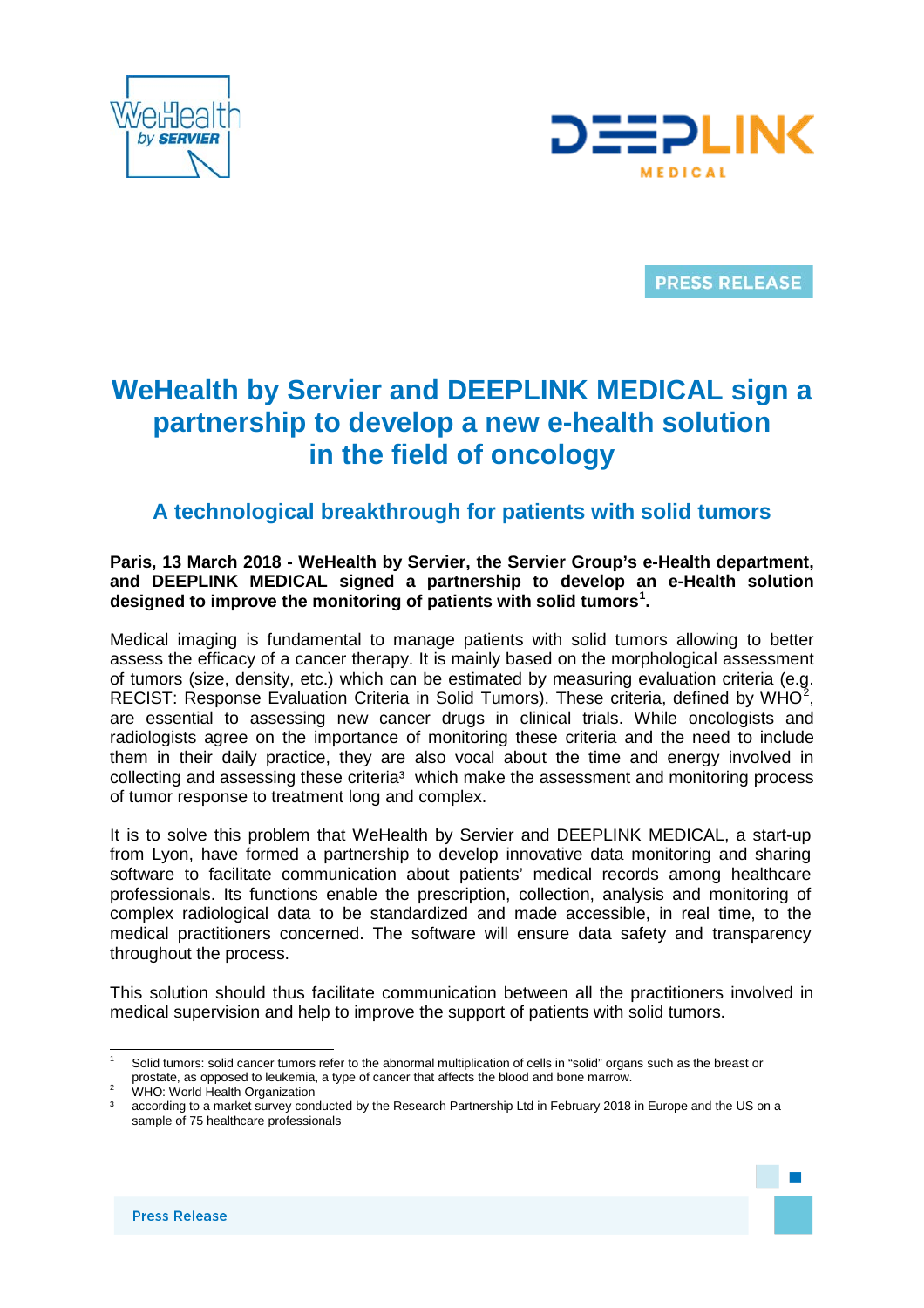



*"WeHealth by Servier is investing in the design of software to assess patient response to therapy which could considerably optimise the therapeutic monitoring of patients with solid tumors"*, declared Dr David Guez, director of WeHealth by Servier. *"The first ehealth tool dedicated to oncology conducted jointly by Servier, it showcases the Servier Group's commitment to offering innovative, connected solutions, covering a complete range of therapeutic needs, to provide patients with better support in monitoring their illness."*

The agreement between WeHealth by Servier and DEEPLINK MEDICAL concerns an exclusive world distribution license outside France (including Monaco and France's overseas possessions and territories).

*"This partnership is an important accelerator for our company. The combination of a major group, such as Servier, with the agility of our structure, provides a unique opportunity to target wide-reaching distribution of the tool from the outset. The agreement also means that we can envisage rapid roll-out of this innovative solution on the international market, to the benefit of healthcare professionals and therefore, of their patients."* Dr Charles Journe, CEO of DEEPLINK MEDICAL

In March 2018, this solution entered the test phase at the Leon-Berard Cancer Centre for Lyon and Rhône-Alpes (France) for a period of 6 months. Its launch on the international market is scheduled for early 2019.

#### **About WeHealth by Servier**

WeHealth by Servier is the Group's exciting new e-health brand. Its goal is to deliver an effective response to emerging healthcare market demand for e-health or connected health, with an approach centered on the patient.

WeHealth by Servier is driven by the spirit of entrepreneurship and intends to invest in innovations created in partnership with startups worldwide.

More information: www.wehealthbyservier.com

 $\mathbf{in}$ 

Find us on Social Media:



Servier is an international pharmaceutical company governed by a non-profit foundation, with its headquarters in France (Suresnes). With a strong international presence in 148 countries and a turnover of 4.152 billion euros in 2017, Servier employs 21,600 people worldwide. Entirely independent, the Group reinvests 25% of its turnover (excluding generic drugs) in research and development and uses all its profits for development. Corporate growth is driven by Servier's constant search for innovation in five areas of excellence: cardiovascular, immune-inflammatory and neuropsychiatric diseases, cancer and diabetes, as well as by its activities in high-quality generic drugs.